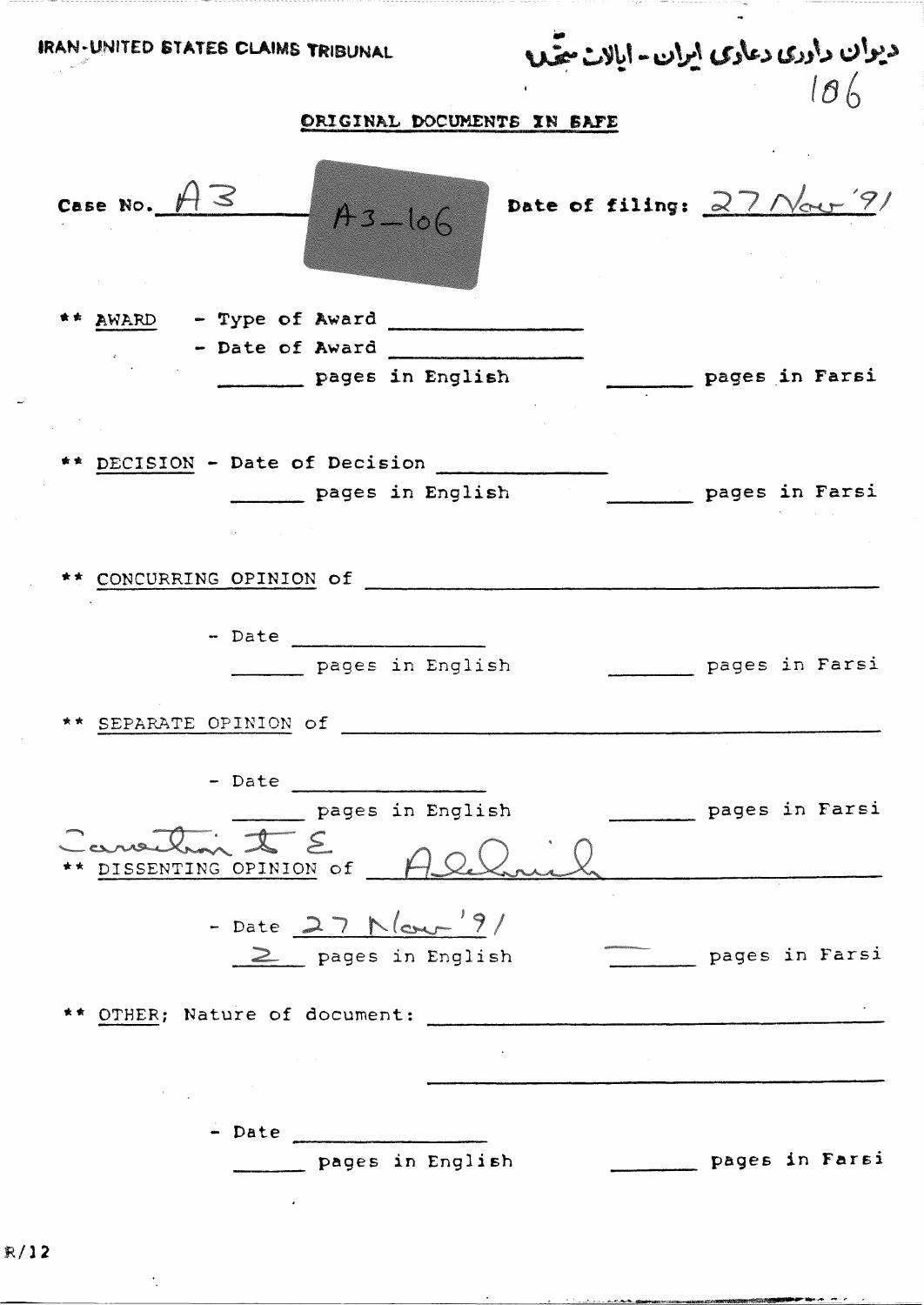

MINISTRY OF NATIONAL DEFENCE OF THE ISLAMIC REPUBLIC OF IRAN, Claimant,

and

THE UNITED STATES OF AMERICA and BELL HELICOPTER TEXTRON CO., Respondents.

1 0 fi ... '~ ~~\,\ - *\.:)~\* **(..>J\t,J i.S.JJ\.)** I..:},.,, \_\_ .) - -

CASES NOS. A3 and AS FULL TRIBUNAL DECISION NO. 100-A3/A8-FT

|      | <b>IRAN-UNITED STATES</b><br><b>CLAIMS TRIBUNAL</b> | ديوان داوري دياوي<br>أيران - أيالات متمدّه |  |
|------|-----------------------------------------------------|--------------------------------------------|--|
|      | FILED                                               | ت متر د.                                   |  |
| DATE | 2 7 NOV 1931                                        |                                            |  |
|      | $\mathbb{N}$ ya / Q /                               | ناديخ                                      |  |

CORRECTION TO THE ENGLISH VERSION OF THE DISSENTING OPINION OF GEORGE H. ALDRICH

The following correction is hereby made to the English version of my Dissenting Opinion in this Case filed on 22 November 1991.

1. On page 1, line 14, the word "award'' should be replaced by the word "charge."

2. A copy of the corrected page is attached.

Dated, The Hague 27 November 1991

George H. Aldrich